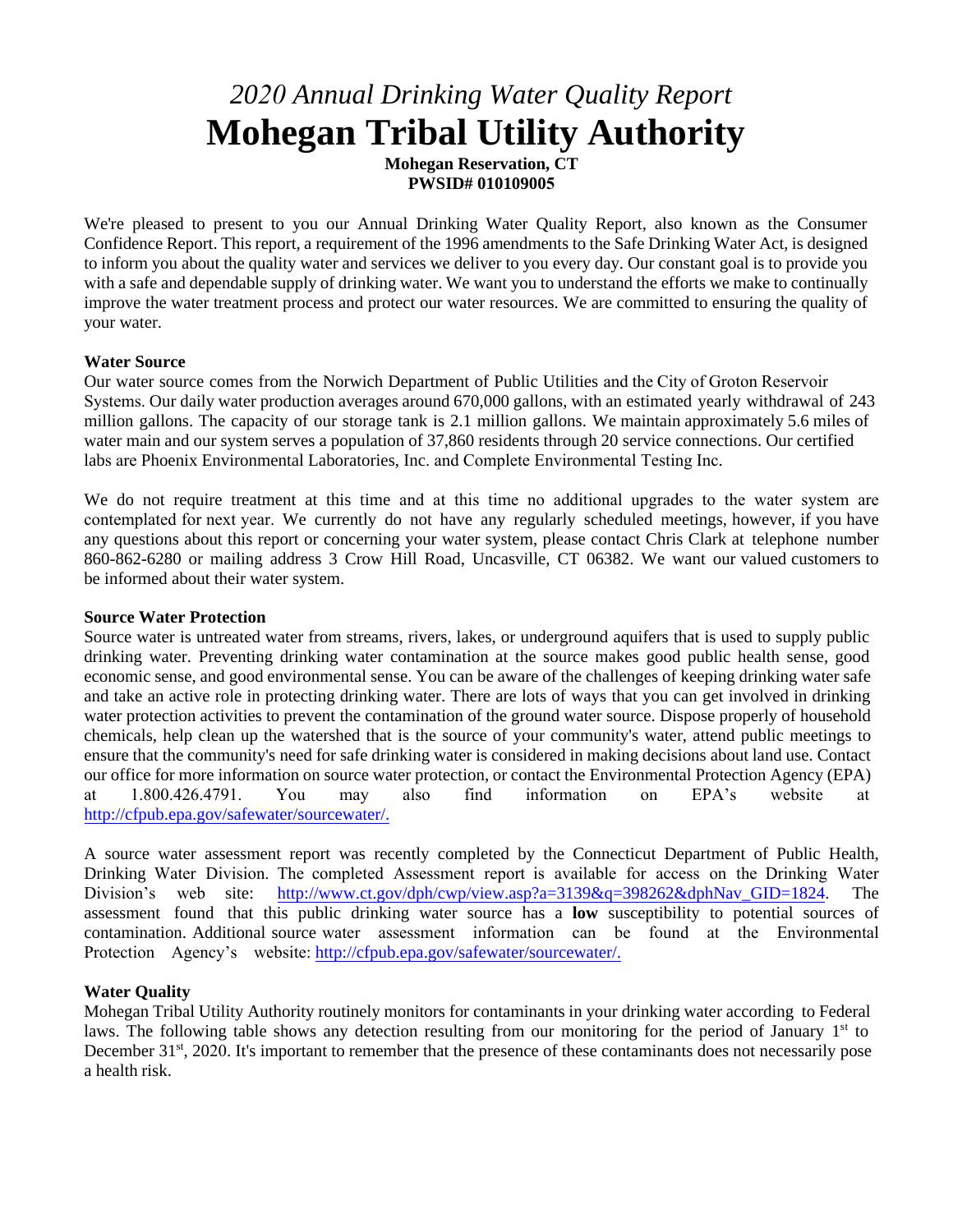The sources of drinking water include rivers, lakes, ponds and wells. As water travels over the surface of the land or through the ground, it dissolves naturally occurring minerals and radioactive material and can pick up substances resulting from human or animal activity. All sources of drinking water are subject to potential contamination by substances that are naturally occurring or man made. Contaminants that may be present in source water include:

**Microbial contaminants**, such as viruses and bacteria, may come from sewage treatment plants, septic systems, agricultural livestock operations, and wildlife.

**Inorganic contaminants**, such as salts and metals, can be naturally occurring or result from urban storm water runoff, industrial or domestic wastewater discharges, oil and gas production, mining, or farming.

**Pesticides and herbicides** may come from a variety of sources such as agriculture, urban storm water runoff, and residential uses.

**Organic chemical contaminants**, including synthetic and volatile organic chemicals, are by-products of industrial processes and petroleum production, and can also come from gas stations, urban storm water runoff, and septic systems. **Radioactive contaminants** can be naturally-occurring or be the result of oil and gas production and mining activities.

In order to ensure that tap water is safe to drink, U.S. Environmental Protection Agency (EPA) prescribes regulations which limit the amount of certain contaminants in water provided by public water systems. U.S. Food and Drug Administration (FDA) regulations establish limits for contaminants in bottled water which must provide the same protection for public health.

The table below lists all of the drinking water contaminants that were detected through out water quality monitoring and testing. The presence of contaminants in the water does not necessarily indicate that the water poses a health risk.

| <b>TEST RESULTS</b><br>Unless otherwise noted, testing was done in 2020                                                               |                         |                                         |                                             |                      |                                         |                                                            |
|---------------------------------------------------------------------------------------------------------------------------------------|-------------------------|-----------------------------------------|---------------------------------------------|----------------------|-----------------------------------------|------------------------------------------------------------|
| Contaminant                                                                                                                           | <b>Violation</b><br>Y/N | Level<br><b>Detected</b>                | Unit<br><b>Measurement</b>                  | <b>MCLG</b>          | <b>MCL</b>                              | <b>Likely Source of Contamination</b>                      |
| <b>Microbiological Contaminants</b>                                                                                                   |                         |                                         |                                             |                      |                                         |                                                            |
| Total Coliform Bacteria<br>(December 2020)                                                                                            | N                       | <b>Present</b><br>(1 Positive)          | Highest monthly<br># of positive<br>samples | Absent               | 5% of<br>monthly<br>samples<br>positive | Naturally present in the environment                       |
| Turbidity<br>(June 2020)                                                                                                              | N                       | 3.65                                    | ntu                                         | n/a                  | <b>TT</b>                               | Soil runoff                                                |
| <b>Inorganic Contaminants</b>                                                                                                         |                         |                                         |                                             |                      |                                         |                                                            |
| Copper*<br>(2019)                                                                                                                     | $\mathbf N$             | 0.263                                   | ppm                                         | 1.3                  | $AL=1.3$                                | Corrosion of household plumbing systems                    |
| Lead*<br>(2019)                                                                                                                       | N                       | 2.6                                     | ppb                                         | $\overline{0}$       | $AL=15$                                 | Corrosion of household plumbing systems                    |
| $*$ = Reported results are the 90 <sup>th</sup> percentile value (the value that 90% of all samples are less than).<br>ND: Non Detect |                         |                                         |                                             |                      |                                         |                                                            |
| <b>Disinfection By-Products</b>                                                                                                       |                         |                                         |                                             |                      |                                         |                                                            |
| <b>Chlorine Residual</b><br>(2020)                                                                                                    | N                       | <b>RAA: 0.67</b><br>$(ND-1.43)$         | ppm                                         | <b>MRDLG</b><br>$=4$ | <b>MRDL</b><br>$=4$                     | Water additive used to control microbes                    |
| HAA5<br>[Total Haloacetic<br>Acids] (2020)                                                                                            | N                       | <b>RAA</b> : 46.40<br>$(20.30 - 68.95)$ | ppb                                         | $\Omega$             | 60                                      | By-product of drinking water chlorination                  |
| <b>TTHM</b><br>[Total Trihalomethanes]<br>(2020)<br>$\sim$                                                                            | Y<br>$\sim$             | RAA: 66.60<br>$(38.30 - 109.2)$         | ppb                                         | $\overline{0}$       | 80                                      | By-product of drinking water chlorination<br>$\sim$ $\sim$ |

# **Mohegan Tribal Utility Authority had 1 violation in 2020**

**Note:** The state allows us to monitor for some contaminants less than once per year because the concentrations of these contaminants do not change frequently. Not all contaminants are tested for every year due to monitoring waivers and therefore we must use the most recent round of sampling. Some of our data is more than one year old, however, is limited to no older than 5 years.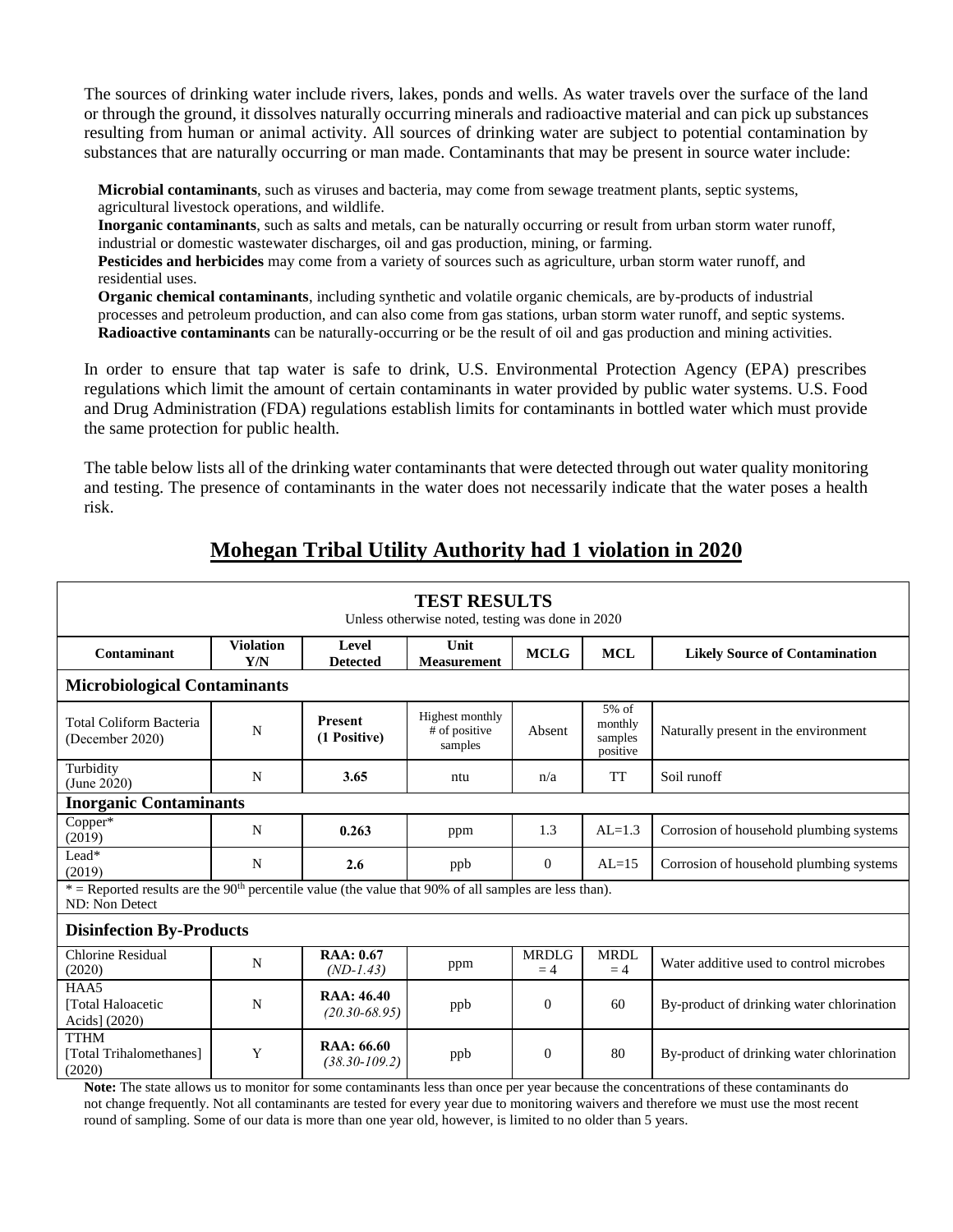#### **Units:**

*Parts per million* (ppm) *or Milligrams per liter (mg/l)* - one part per million corresponds to one minute in two years or a single penny in \$10,000.

*Parts per billion* (ppb) *or Micrograms per liter* - one part per billion corresponds to one minute in 2,000 years, or a single penny in \$10,000,000.

*Picocuries per liter* (pCi/L) - picocuries per liter is a measure of the radioactivity in water.

*Micrograms per Liter*  $(\mu g/1)$  – a measure of radioactivity in water.

*Millirems per year* **(mrem/year)** – a measure of radiation absorbed by the water.

*Nephelometric Turbidity Unit* **(NTU)** - nephelometric turbidity unit is a measure of the clarity of water. Turbidity in excess of 5 NTU is just noticeable to the average person.

#### **Definitions:**

*Action Level* **(AL)** - the concentration of a contaminant which, if exceeded, triggers treatment or other requirements which a water system must follow.

*Treatment Technique* **(TT)** - A treatment technique is a required process intended to reduce the level of a contaminant in drinking water. *Million Fibers per Liter* **(MFL)** - million fibers per liter is a measure of the presence of asbestos fibers that are longer than 10 micrometers. *Maximum Contaminant Level* (MCL) - The MCL is the highest level of a contaminant that is allowed in drinking water. MCLs are set as close to the MCLGs as feasible using the best available treatment technology.

*Maximum Contaminant Level Goal* **(MCLG)** - The MCLG is the level of a contaminant in drinking water below which there is no known or expected risk to health. MCLGs allow for a margin of safety.

*Drinking Water Equivalent Level* **(DWEL)** *–* A lifetime exposure concentration protective of adverse, non-cancer health effects, that assumes all of the exposure to a contaminant is from a drinking water source.

*Maximum Residual Disinfectant Level* **(MRDL)** - The highest level of a disinfectant allowed in drinking water. There is convincing evidence that addition of a disinfectant is necessary for control of microbial contaminants.

*Maximum Residual Disinfectant Level Goal* **(MRDLG)** - The level of a drinking water disinfectant below which there is no known or expected risk to health. MRDLGs do not reflect the benefits of the use of disinfectants to control microbial contaminants.

*Running Annual Average* (RAA) - The average of all monthly or quarterly samples for the last year at all sample locations. *Non Detect* **(ND)** - The contaminant was not detected.

*Not Applicable, Not Established* **(N/A)** 

### **IMPORTANT INFORMATION**

*Lead - Major Sources in Drinking Water: Corrosion of household plumbing systems; erosion of natural deposits. Health Effects Statement: Infants and children who drink water containing lead in excess of the action level could experience delays in their physical or mental development. Children could show slight deficits in attention span and learning abilities. Adults who drink this water over many years could develop kidney problems or high blood pressure.* 

*Copper - Major Sources in Drinking Water: Corrosion of household plumbing systems; erosion of natural deposits; leaching from wood preservatives* 

*Health Effects Statement: Copper is an essential nutrient, but some people who drink water containing copper in excess of the action level over a relatively short amount of time could experience gastrointestinal distress. Some people who drink water containing copper in excess of the action level over many years could, suffer liver or kidney damage. People with Wilson's Disease should consult their personal doctor.* 

*Lead/Copper: Action levels are measured at consumer's tap. 90% of the tests must be equal to or below the action level; therefore, the listed results above have been calculated and are listed as the 90th percentile.* 

*Total Coliform Bacteria - Reported as the highest monthly number of positive samples, for water systems that take < 40 samples per month. Coliforms are bacteria which are naturally present in the environment and are used as an indicator that other, potentially-harmful bacteria may be present. Our tests have all been negative.* 

*TTHM/HAA5: Total Trihalomethanes (TTHM) and Haloacetic Acids (HAA5) are formed as a by-product of drinking water chlorination. This chemical reaction occurs when chlorine combines with naturally occurring organic matter in water. Turbidity: Turbidity has no health effects. However, turbidity can interfere with disinfection and provide a medium for microbial growth. Turbidity may indicate the presence of disease-causing organisms. These organisms include bacteria, viruses, and parasites that can cause symptoms such as nausea, cramps, diarrhea, and associated headaches.* 

Other than the TTHM violation noted below, our system has had no other violations. We're proud that your drinking water meets all Federal and State requirements. The EPA has determined that your water IS SAFE at these levels.

All drinking water, including bottled water, may reasonably be expected to contain at least small amounts of some contaminants. The presence of contaminants does not necessarily indicate that the water poses a health risk. More information about contaminants and potential health effects can be obtained by calling the Environmental Protection Agency's Safe Drinking Water Hotline at 1-800-426-4791.